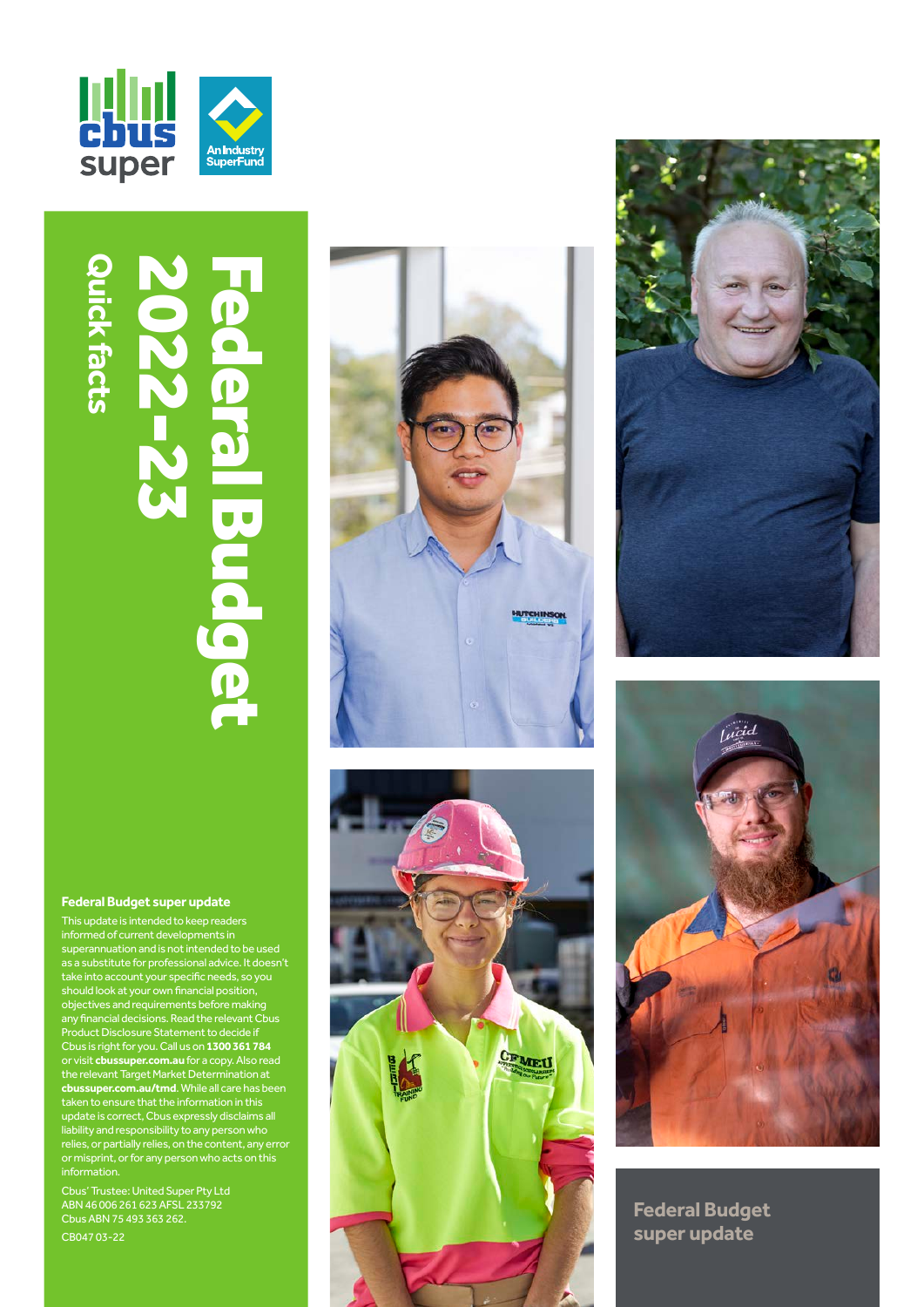## **Quick** Facts

Federal Budget 2022-23



All the changes announced in the Federal Budget are what the Government plans to do. No changes are law (unless otherwise indicated) until passed by Parliament.

Before making any decisions, you need to check whether any of these announcements have become law.

### The 2022–23 Federal Budget was released on **Tuesday 29 March 2022**.

With an election just weeks away, this year's budget proposed a number of measures to address the rising cost of living. However, this is the first budget in several years that hasn't announced a major change for your super.

This fact sheet outlines some of the key proposals and how they could impact Cbus super members, income stream members and our employers.

## If you're working

### **More money in your pocket at tax time**

To help address the increasing cost of living, a one-off \$420 cost of living tax offset will be available for low and middle income earners. The existing low and middle income tax offset will also be extended for another year.

If you're eligible, this means you could get up to \$1,500 back at tax time.

These measures were passed by Parliament following the Budget announcement.

#### **Get up to \$500 extra in your super**

While many will use the extra cash to cover much needed essential items, if you can afford it, you could put some of it into your super and get an extra boost from the Government of up to \$500.

This co-contribution scheme isn't new, but it's a great way to give your super a boost if you're a lower income earner.

If you're eligible, the Government will contribute 50¢ to your super for every \$1 of after-tax contributions you make, up to a maximum of \$500. If your total income is less than \$42,016\* you get the full amount, and this gradually reduces as your income increases, cutting out completely at \$57,016\*.

Learn more about the co-contribution scheme and eligibility requirements at **[cbussuper.com.au/boostsuper](https://www.cbussuper.com.au/boostsuper)**.

\* Limits for the 2022/23 financial year.

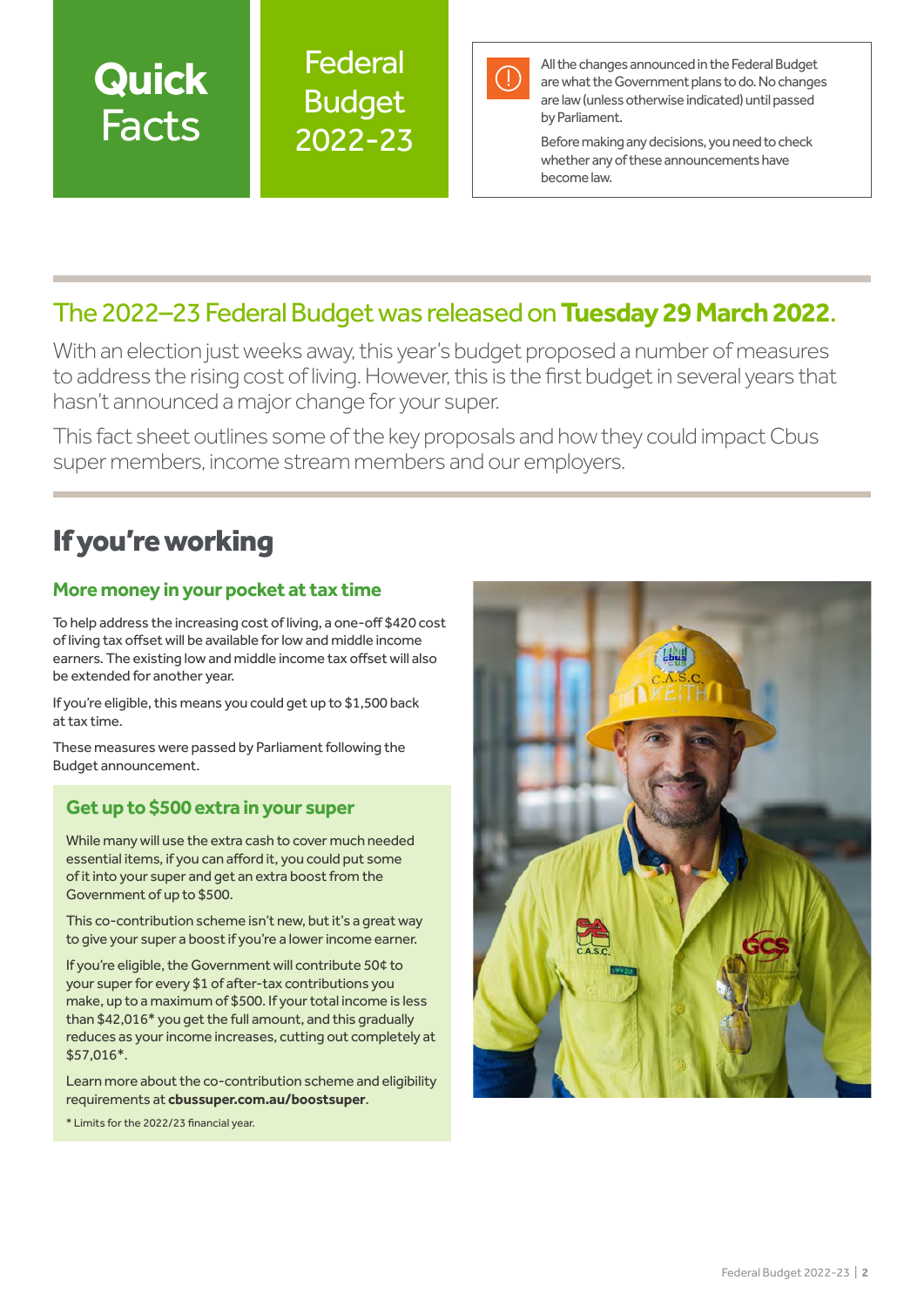# **Quick** Facts

### **Federal** Budget 2022-23



All the changes announced in the Federal Budget are what the Government plans to do. No changes are law (unless otherwise indicated) until passed by Parliament.

Before making any decisions, you need to check whether any of these announcements have become law.

## If you're in or nearing retirement

#### **Minimum income stream payments halved until 30 June 2023**

If you have an income stream through Cbus, the law requires you to draw a minimum income from your account each year. This minimum was temporarily halved back in 2020 to help limit the impact of the pandemic and investment market volatility.

Given ongoing ups and downs in investment markets, the Government is proposing to extend these rules. This means you can select the lower minimum payments until 30 June 2023 and give your savings more time to recover from any losses. By limiting your payments, you're not locking in the losses when your income is paid.

The minimum payments shown below will apply:

| Your age            | <b>Reduced minimum</b><br>payment (until<br>30 June 2023) | <b>Standard minimum</b><br>payment (from<br>1 July 2023) |
|---------------------|-----------------------------------------------------------|----------------------------------------------------------|
| Under <sub>65</sub> | 2%                                                        | 4%                                                       |
| 65 to 74            | 2.5%                                                      | 5%                                                       |
| 75 to 79            | 3%                                                        | 6%                                                       |
| 80 to 84            | 3.5%                                                      | 7%                                                       |
| 85 to 89            | 4.5%                                                      | 9%                                                       |
| 90 to 94            | 5.5%                                                      | 11%                                                      |
| 95 and over         | 7%                                                        | 14%                                                      |

#### **How to change your income payments**



**Online**

Log into your account at **[cbussuper.com.au/login](https://www.cbussuper.com.au/login)**



**Over the phone** Call **1300 361 784**

#### **Complete the form**

Use the *Change your income stream details* form available at **[cbussuper.com.au/form](https://www.cbussuper.com.au/forms)s**

#### **One-off cash payment**

If you're a pensioner (or receiving other eligible government payments / concessions) you'll receive a one-off, income tax-exempt payment of \$250.

This will be paid automatically in April 2022 to eligible recipients of the following payments and to concession card holders:

- Age Pension
- Disability Support Pension
- Parenting Payment
- Carer Pavment
- Carer Allowance (if not in receipt of a primary income support payment)
- Jobseeker Payment
- Youth Allowance
- Austudy and Abstudy Living Allowance
- Double Orphan Pension
- Special Benefit
- Farm Household Allowance
- Pensioner Concession Card (PCC) holders
- Commonwealth Seniors Health Card holders
- eligible Veterans' Affairs payment recipients and Veteran Gold card holders.

You'll only receive one payment, even if you're eligible for more than one category.

This measure was passed by Parliament following the Budget announcement.